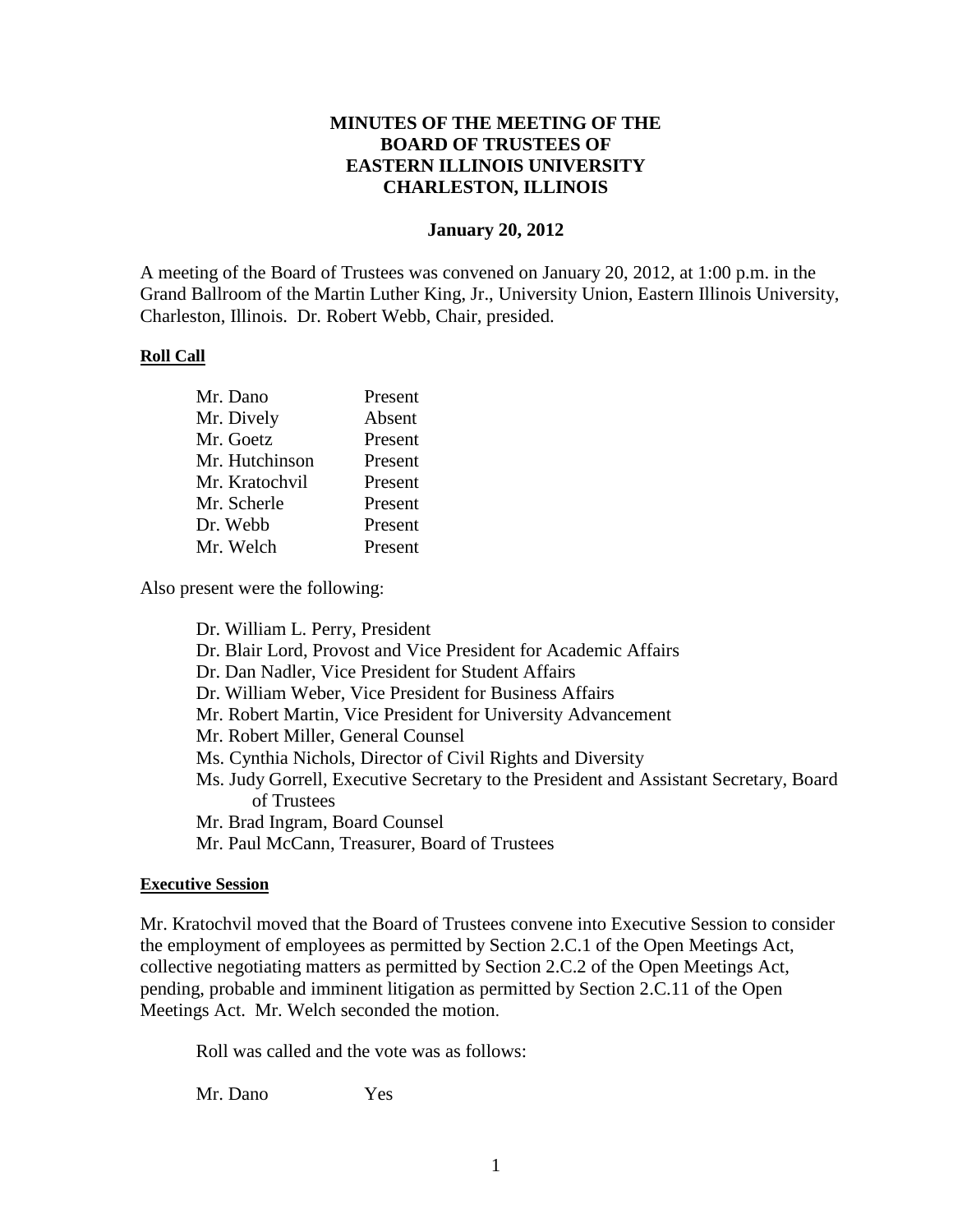| Mr. Goetz      | <b>Yes</b> |
|----------------|------------|
| Mr. Hutchinson | <b>Yes</b> |
| Mr. Kratochvil | <b>Yes</b> |
| Mr. Scherle    | <b>Yes</b> |
| Mr. Welch      | <b>Yes</b> |
| Dr. Webb       | <b>Yes</b> |
|                |            |

Motion carried.

Mr. Kratochvil moved to return to Open Session. Mr. Hutchinson seconded the motion.

Roll was called and the vote was as follows:

| Mr. Dano       | Yes        |
|----------------|------------|
| Mr. Goetz      | <b>Yes</b> |
| Mr. Hutchinson | Yes        |
| Mr. Kratochvil | <b>Yes</b> |
| Mr. Scherle    | Yes        |
| Mr. Welch      | Yes        |
| Dr. Webb       | Yes        |

Motion carried.

#### **Action Items**

1. Mr. Kratochvil nominated Mr. Rene Hutchinson for Member Pro-Tem of the Executive Committee; Mr. Dano seconded the nomination.

Roll was called and the vote was as follows:

| Mr. Dano       | Yes     |
|----------------|---------|
| Mr. Goetz      | Yes     |
| Mr. Hutchinson | Abstain |
| Mr. Kratochvil | Yes     |
| Mr. Scherle    | Yes     |
| Mr. Welch      | Yes     |
| Dr. Webb       | Yes     |
|                |         |

Mr. Hutchinson was elected Member Pro-Tem of the Executive Committee.

2. Mr. Welch moved to approve the minutes of the Board Meeting on November 18, 2011. Mr. Kratochvil seconded the motion.

Roll was called and the vote was as follows:

| Mr. Dano  | Yes |
|-----------|-----|
| Mr. Goetz | Yes |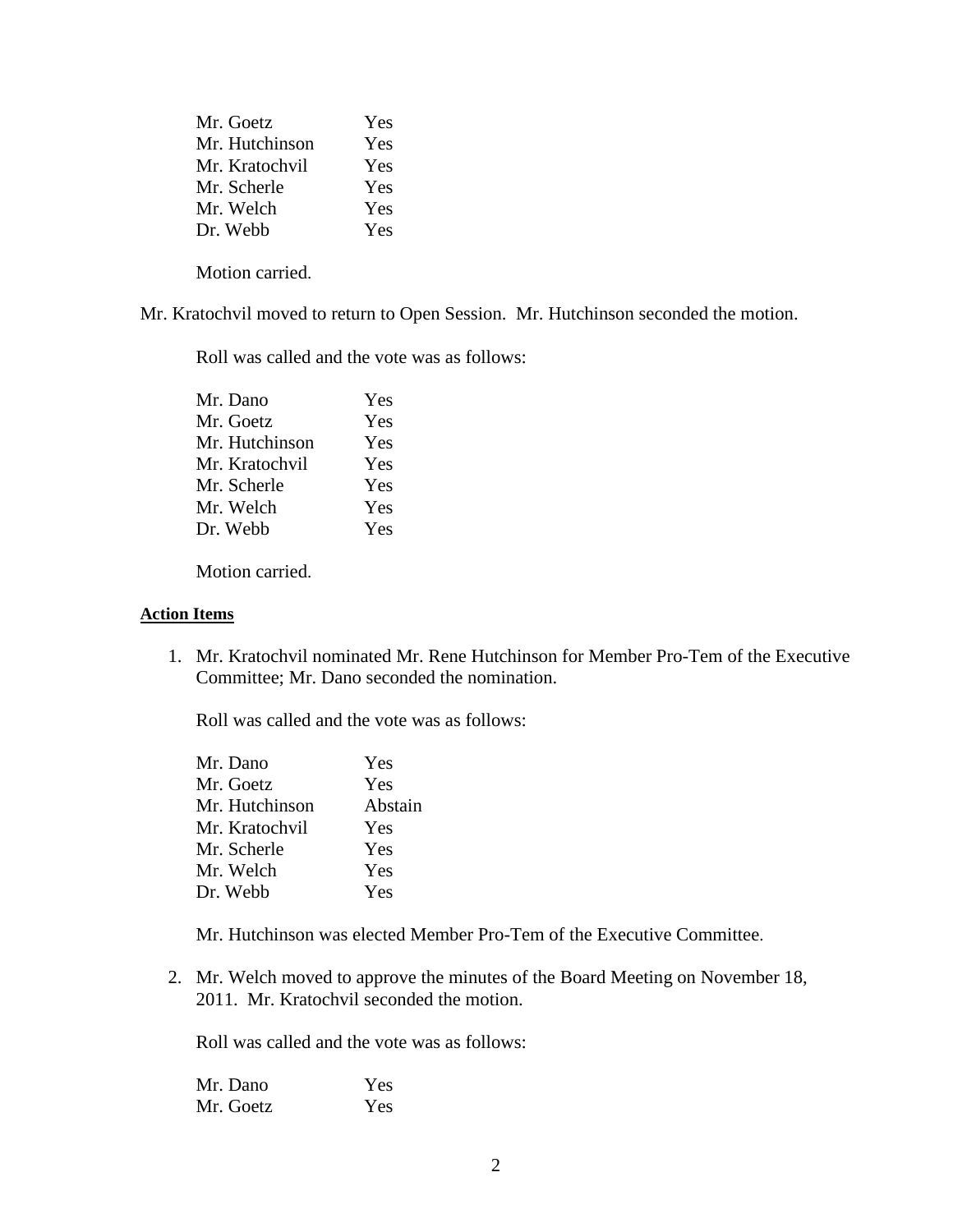| Mr. Hutchinson | Yes |
|----------------|-----|
| Mr. Kratochvil | Yes |
| Mr. Scherle    | Yes |
| Mr. Welch      | Yes |
| Dr. Webb       | Yes |

Motion carried.

3. Mr. Kratochvil moved to approve the purchase of the Fire Sprinkler System in Ford Hall, McKinney Hall, and Weller Hall during the summer of 2012 as well as an upgrade of the fire alarm system at that time. The total cost for the project is \$997,788.00, which includes fire protection cost of \$528,360.00, electrical cost of \$378,720.00, and a 10% contingency cost of \$90,708.00. The vendor for the fire protection work is Automatic Fire Sprinkler LLC, Normal, IL and the vendor for the electrical work is Bodine Electric of Decatur, Inc., Decatur, IL. The source of funds is local funds. Mr. Goetz seconded the motion.

Roll was called and the vote was as follows:

| Mr. Dano       | <b>Yes</b> |
|----------------|------------|
| Mr. Goetz      | Yes        |
| Mr. Hutchinson | Yes        |
| Mr. Kratochvil | Yes        |
| Mr. Scherle    | Yes        |
| Mr. Welch      | Yes        |
| Dr. Webb       | Yes        |
|                |            |

Motion carried.

4. Mr. Scherle moved to approve the housing rates effective Fall Semester 2012. Mr. Dano seconded the motion.

### **RESIDENCE HALLS & GREEK COURT (Effective Fall Semester 2012)**

|                                                                                                                                             | <b>CURRENT</b> | <b>INCREASE</b> | <b>PROPOSED</b> |                           |
|---------------------------------------------------------------------------------------------------------------------------------------------|----------------|-----------------|-----------------|---------------------------|
| 7 Plus Meal Option/Semester<br>7 Dining Center Meals per Week plus<br>\$200 Dining Dollars per Semester plus<br>2 Bonus Meals per Semester  | \$3.941        | \$128           | \$4.069         | (Rm \$2,848/Bd<br>\$1,221 |
| 10 Plus Meal Option/Semester<br>10 Dining Center Meals per Week plus<br>\$60 Dining Dollars per Semester plus<br>3 Bonus Meals per Semester | \$4.116        | \$134           | \$4.250         | (Rm \$2,848/Bd<br>\$1,402 |
| 12 Plus Meal Option/Semester                                                                                                                | \$4.271        | \$139           | \$4,410         | (Rm \$2,848/Bd<br>\$1,562 |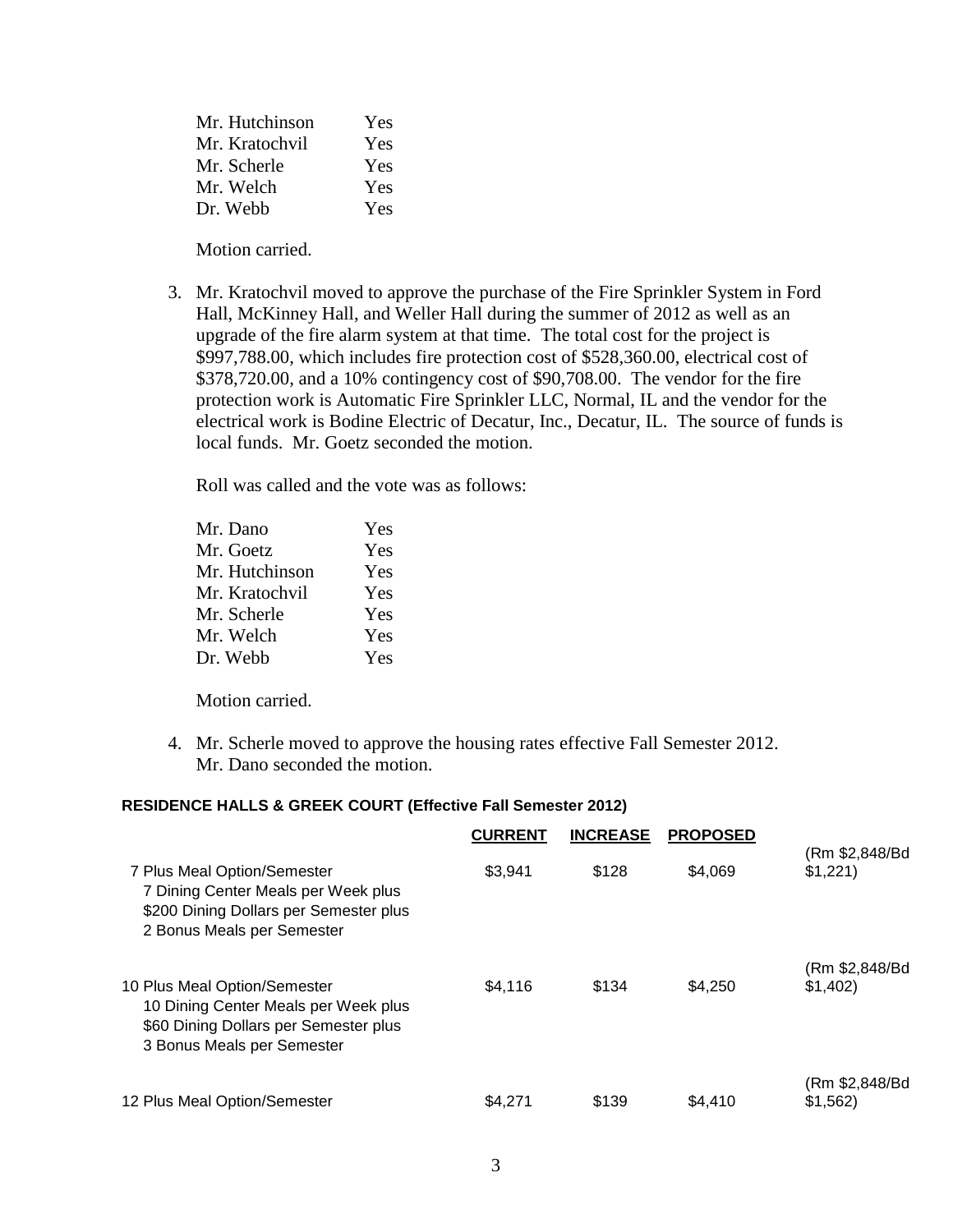12 Dining Center Meals per Week plus \$100 Dining Dollars per Semester plus 4 Bonus Meals per Semester

| 15 Plus Meal Option/Semester           | \$4.442 | \$145 | \$4.587 | (Rm \$2,848/Bd)<br>\$1.739 |
|----------------------------------------|---------|-------|---------|----------------------------|
| 15 Dining Center Meals per Week plus   |         |       |         |                            |
| \$140 Dining Dollars per Semester plus |         |       |         |                            |
| 5 Bonus Meals per Semester             |         |       |         |                            |

The Plus Meal Option permits each student with a board plan to use a specified number of Dining Dollars for any of the following: 1) Purchases at the Food Court within the University Union; 2) Purchases at our two residence hall convenience centers; 3) Purchases at Panther Pantry and Java B&B in the University Union; 4) Meals for a guest in any Dining Center when accompanied by the student; 5) Additional meals for the student in any Dining Center. Bonus Meals allows the plan holder to use those meals for a guest or for themselves if they run out of meals.

| <b>CURRENT</b> | <b>INCREASE</b> | <b>PROPOSED</b> |
|----------------|-----------------|-----------------|
| \$850          | \$0             | \$850           |
| \$450          | \$0             | \$450           |
| <b>CURRENT</b> | <b>INCREASE</b> | <b>PROPOSED</b> |
| \$914          | \$30            | \$944           |
| \$731          | \$24            | \$755           |
| \$1,371        | \$45            | \$1,416         |
| \$1,095        | \$36            | \$1,131         |
| \$1,829        | \$59            | \$1,888         |
| \$1,460        | \$47            | \$1,507         |
|                |                 |                 |

NOTE: 12 Plus Meal Plan is the only option offered during Summer Sessions

# **UNIVERSITY APARTMENTS (Monthly rates will be effective August 15, 2012)**

| 9.5 MONTHS:                       | <b>CURRENT</b> | <b>INCREASE</b> | <b>PROPOSED</b> |
|-----------------------------------|----------------|-----------------|-----------------|
| 1 1/2 Room Apartment (efficiency) | \$4.284        | \$128           | \$4.412         |
| 2 Room Apartment (one bedroom)    | \$4,504        | \$136           | \$4,640         |
| <b>Super Efficiency</b>           | \$4,008        | \$120           | \$4,128         |
| <b>PER MONTH:</b>                 |                |                 |                 |
| 1 1/2 Room Apartment (efficiency) | \$451          | \$13            | \$464           |
| 2 Room Apartment (one bedroom)    | \$474          | \$14            | \$488           |
| <b>Super Efficiency</b>           | \$422          | \$13            | \$435           |
|                                   |                |                 |                 |

#### **UNIVERSITY COURT - 2012-2013 Academic Year Rates (Effective August 1, 2012)**

Per resident, per semester, based on double occupancy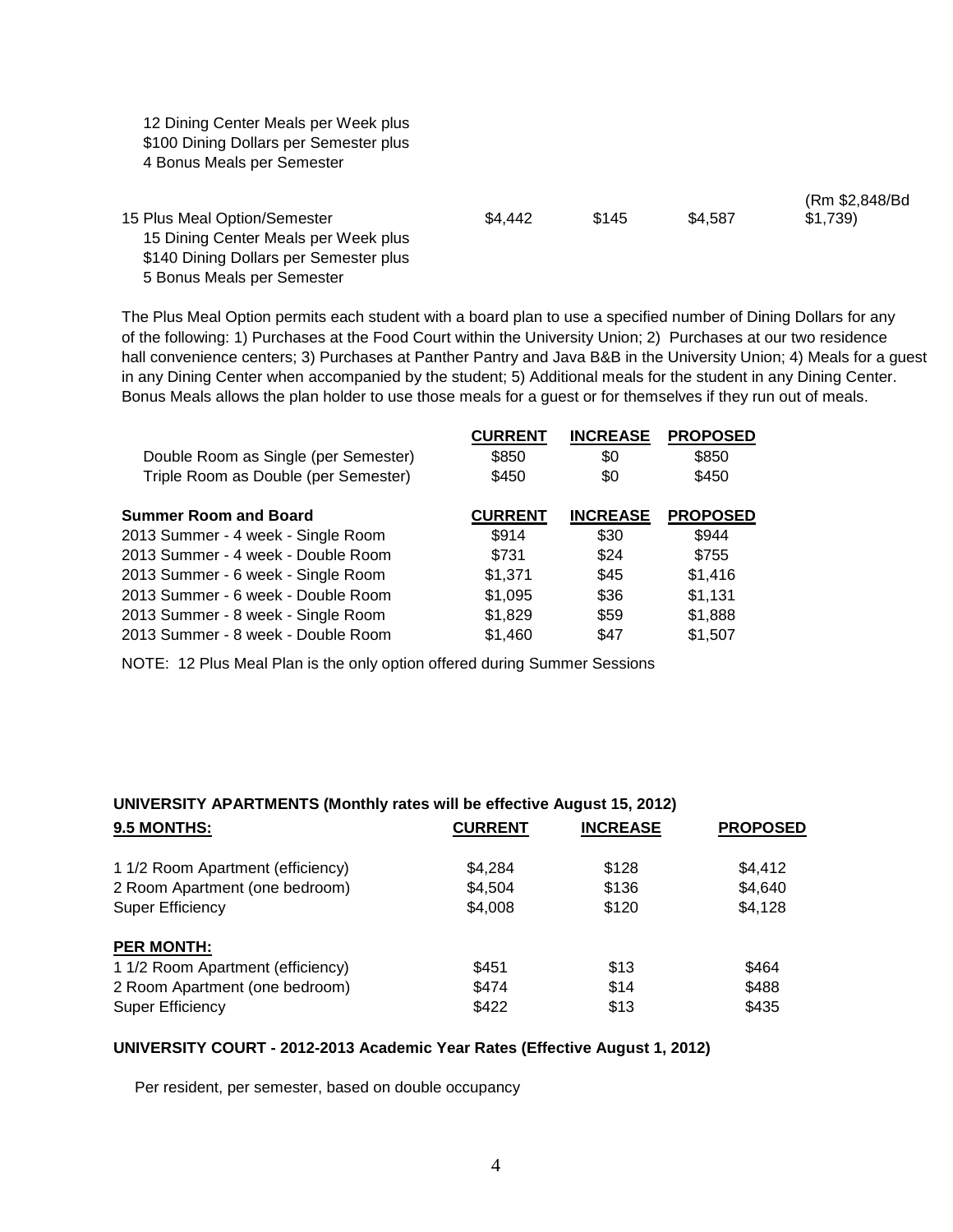|                                          | <b>CURRENT</b> | <b>INCREASE</b> | <b>PROPOSED</b> |
|------------------------------------------|----------------|-----------------|-----------------|
| 2 Bedroom, 1 Bath, No Balcony            | \$2,510        | \$37            | \$2,547         |
| 2 Bedroom, 1 Bath, Balcony               | \$2,662        | \$40            | \$2,702         |
| 2 Bedroom, 1 1/2 Bath, No Balcony        | \$2,700        | \$40            | \$2,740         |
| 2 Bedroom, 1 1/2 Bath, Balcony           | \$2,797        | \$41            | \$2,838         |
| 1 Bedroom, 1 Bath, No Balcony            | \$2,900        | \$43            | \$2,943         |
| Studio                                   | \$2,377        | \$35            | \$2,412         |
| 3 Bedroom, 1 Bath                        | \$3,178        | \$47            | \$3,225         |
| <b>Fall 2012 Semester Only Contracts</b> |                |                 |                 |
| 2 Bedroom, 1 Bath, No Balcony            | \$2,761        | \$41            | \$2,802         |
| 2 Bedroom, 1 Bath, Balcony               | \$2,928        | \$44            | \$2,972         |
| 2 Bedroom, 1 1/2 Bath, No Balcony        | \$2,970        | \$44            | \$3,014         |
| 2 Bedroom, 1 1/2 Bath, Balcony           | \$3,077        | \$45            | \$3,122         |
| 1 Bedroom, 1 Bath, No Balcony            | \$3,190        | \$47            | \$3,237         |
| Studio                                   | \$2,615        | \$38            | \$2,653         |
| 3 Bedroom, 1 Bath                        | \$3,496        | \$52            | \$3,548         |
| Summer 2013 (Effective May 2013)         |                |                 |                 |
| <b>Monthly Rate</b>                      |                |                 |                 |
| 2 Bedroom, 1 Bath, No Balcony            | \$473          | \$7             | \$480           |
| 2 Bedroom, 1 Bath, Balcony               | \$505          | \$8             | \$513           |
| 2 Bedroom, 1 1/2 Bath, No Balcony        | \$501          | \$7             | \$508           |
| 2 Bedroom, 1 1/2 Bath, Balcony           | \$519          | \$8             | \$527           |
| 1 Bedroom, 1 Bath, No Balcony            | \$473          | \$7             | \$480           |
| Studio                                   | \$474          | \$7             | \$481           |
| 3 Bedroom, 1 Bath                        | \$531          | \$8             | \$539           |

Roll was called and the vote was as follows:

| Mr. Dano       | Yes |
|----------------|-----|
| Mr. Goetz      | Yes |
| Mr. Hutchinson | Yes |
| Mr. Kratochvil | Yes |
| Mr. Scherle    | Yes |
| Mr. Welch      | Yes |
| Dr. Webb       | Yes |
|                |     |

Motion carried.

 5. Mr. Kratochvil moved to approve the creation of a new interdisciplinary Geographic Information Science Center. The Center, an initiative from the College of Sciences, will be co-directed by Dr. Karen Gaines of Biological Sciences and Dr. Steve DiNaso of Geology-Geography. The Center will host core Geographic Information Systems and Remote Sensing courses, as well as a discipline-centered curriculum for students interested in pursuing an interdisciplinary minor, a graduate degree, and/or Geographic Information Science Certification; support faculty and student scholarship by providing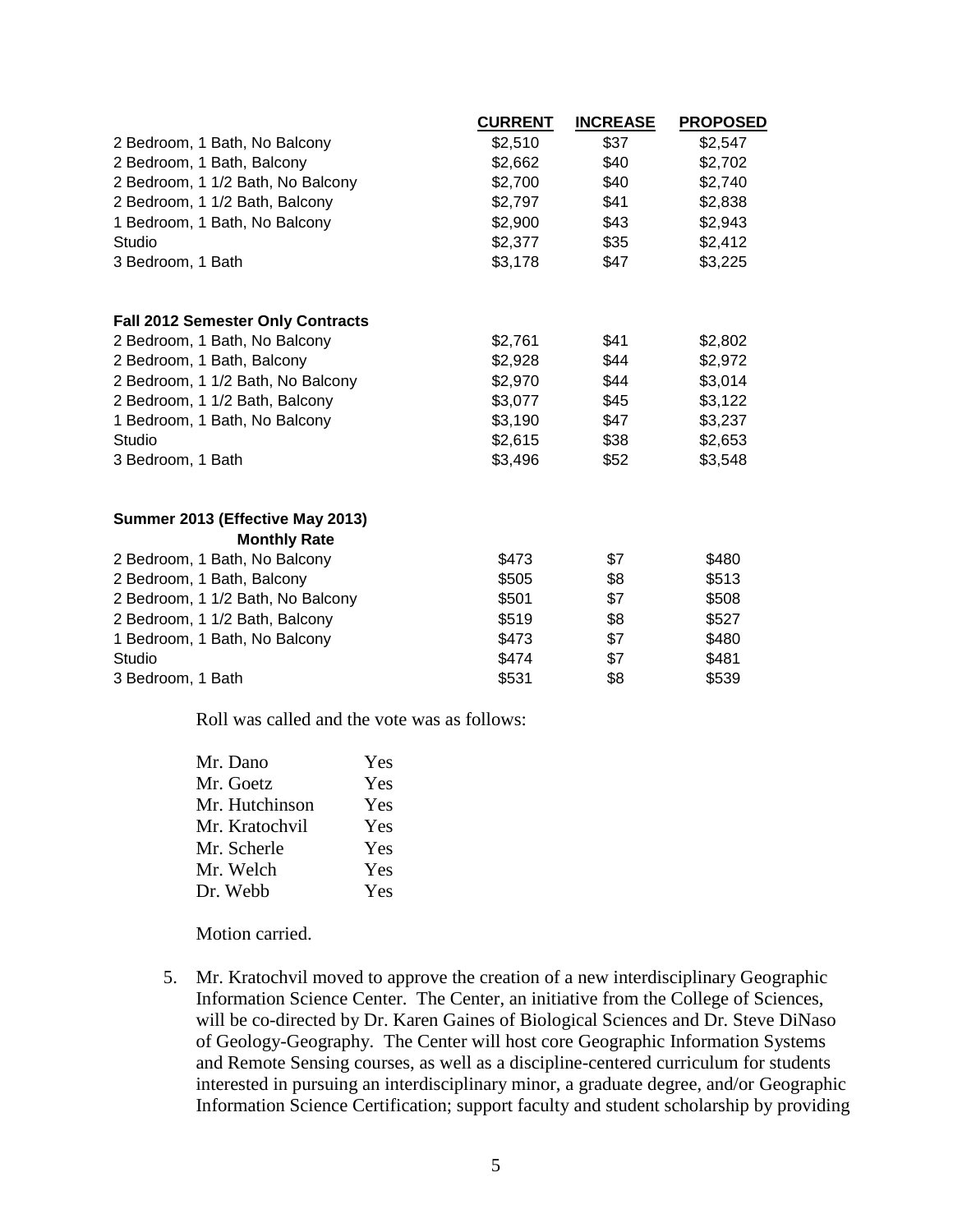researchers with expert assistance in spatial analysis; and offer outreach to nearby schools, municipalities, government agencies, and private enterprise. The Center will become effective no later than Summer 2012, pending approval by the Board of Trustees and subsequently by the Illinois Board of Higher Education. Mr. Welch seconded the motion.

Roll was called and the vote was as follows:

| Mr. Dano       | Yes |
|----------------|-----|
| Mr. Goetz      | Yes |
| Mr. Hutchinson | Yes |
| Mr. Kratochvil | Yes |
| Mr. Scherle    | Yes |
| Mr. Welch      | Yes |
| Dr. Webb       | Yes |

Motion carried.

6. In accordance with Article II.C.2 of the Board of Trustees Governing Policies, the President may offer multi-year contracts to certain senior administrative employees and coaches. Dr. Perry is recommending that the Board approve the following three contract extensions and one new contract:

Mr. Dano moved to approve a two-year contract extension for the period July 1, 2012, to June 30, 2014, for William Weber, Ph.D., Vice President for Business Affairs. Mr. Hutchinson seconded the motion.

Roll was called and the vote was as follows:

| Yes |
|-----|
| Yes |
| Yes |
| Yes |
| Yes |
| Yes |
| Yes |
|     |

Motion carried.

Mr. Kratochvil moved to approve a one-year, five-month contract extension for the period February 1, 2013, to June 30, 2014, for Robert Martin, Vice President for University Advancement. Mr. Scherle seconded the motion.

Roll was called and the vote was as follows:

Mr. Dano Yes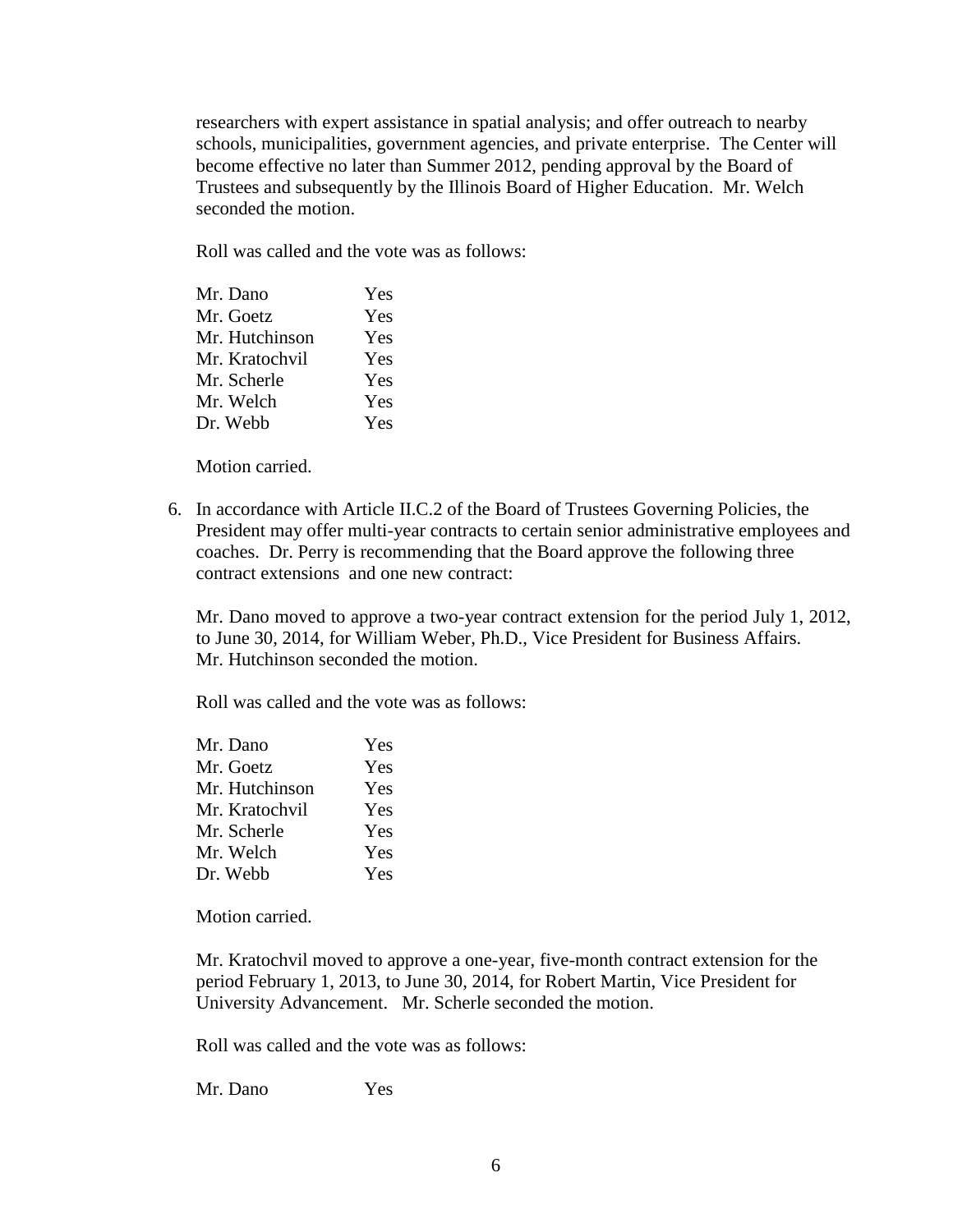| Mr. Goetz      | Yes |
|----------------|-----|
| Mr. Hutchinson | Yes |
| Mr. Kratochvil | Yes |
| Mr. Scherle    | Yes |
| Mr. Welch      | Yes |
| Dr. Webb       | Yes |

Motion carried.

Mr. Dano moved to approve a one-year contract extension for the period July 1, 2013, to June 30, 2014, for Barbara Burke, Director, Intercollegiate Athletics. Mr. Hutchinson seconded the motion.

Roll was called and the vote was as follows:

| Yes |
|-----|
| Yes |
| Yes |
| Yes |
| Yes |
| Yes |
| Yes |
|     |

Motion carried.

Mr. Kratochvil moved to approve a new three-year contract for Dino Babers, Head Coach, Football, for the period January 3, 2012, to December 31, 2014. Mr. Scherle seconded the motion.

Roll was called and the vote was as follows:

| Mr. Dano       | <b>Yes</b> |
|----------------|------------|
| Mr. Goetz      | Yes        |
| Mr. Hutchinson | Yes        |
| Mr. Kratochvil | Yes        |
| Mr. Scherle    | Yes        |
| Mr. Welch      | Yes        |
| Dr. Webb       | Yes        |

Motion carried.

7. Trustees Leo Welch and Joe Dively entered into deliberations on the extension of the contract with President Perry. With the committee's recommendation, Mr. Welch moved to offer a three-year contract extension for Dr. Perry as President of Eastern Illinois University for the period July 1, 2012 to June 30, 2015. Mr. Kratochvil seconded the motion.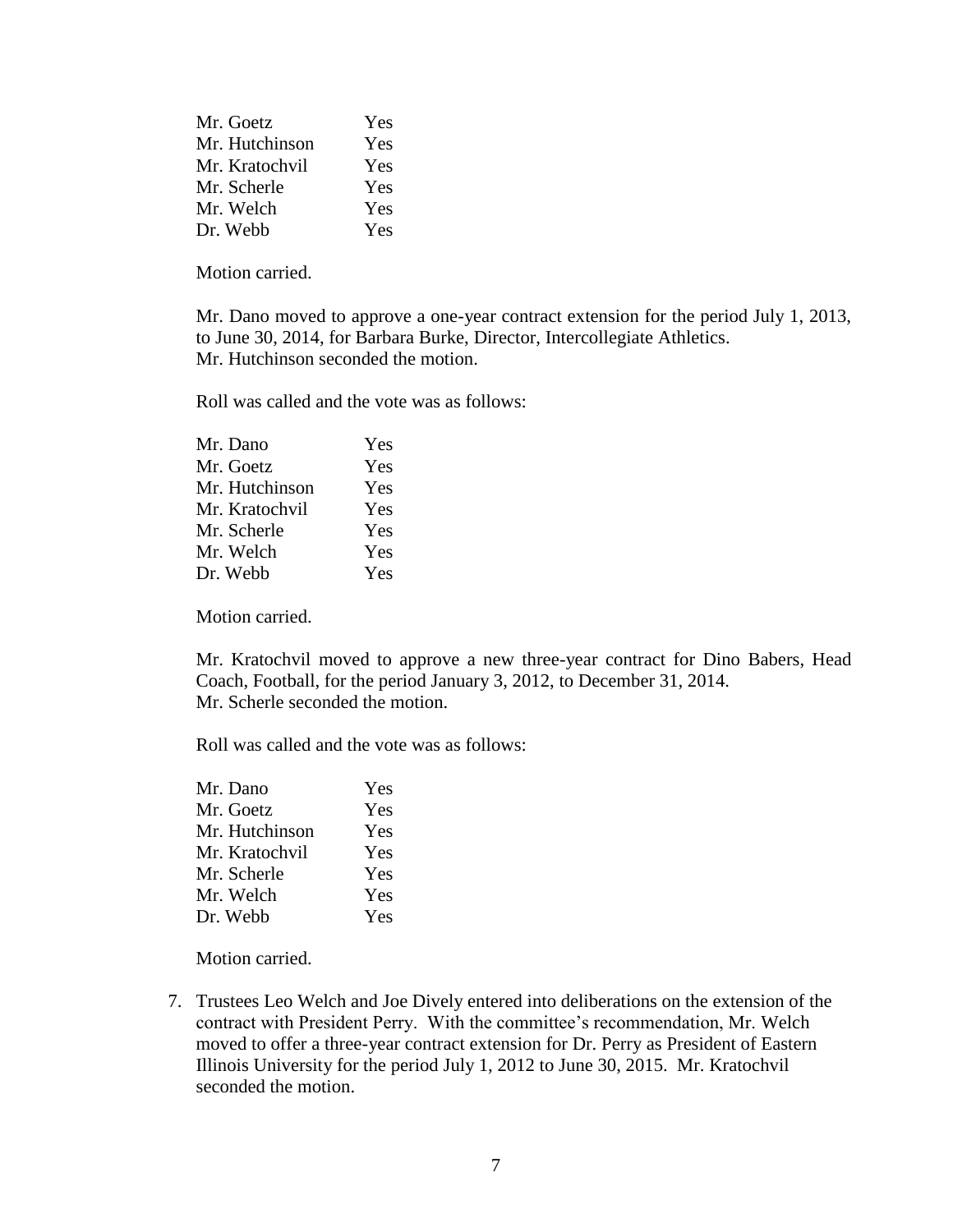Roll was called and the vote was as follows: Mr. Dano Yes Mr. Goetz Yes Mr. Hutchinson Yes Mr. Kratochvil Yes Mr. Scherle Yes Mr. Welch Yes Dr. Webb Yes

Motion carried.

8. Mr. Welch moved to approve the contract renewal and successor agreement for Laborers' Local #159. The agreement is a one year extension of the previous contract, effective July 1, 2011 through June 30, 2012, and there are no wage increases during the term of the agreement. Mr. Dano seconded the motion.

Roll was called and the vote was as follows:

| Mr. Dano       | <b>Yes</b> |
|----------------|------------|
| Mr. Goetz      | Yes        |
| Mr. Hutchinson | Yes        |
| Mr. Kratochvil | Yes        |
| Mr. Scherle    | Yes        |
| Mr. Welch      | Yes        |
| Dr. Webb       | Yes        |

Motion carried.

### **Information Items**

### **President's Report**

Dr. Perry introduced Dr. Blair Lord, who then asked Dean Bonnie Irwin to introduce Dr. David Raybin, the Illinois Professor of the Year.

Dr. Raybin mentioned his appreciation of the certificate he received, and also his excitement that the certificate specifically said Eastern Illinois University, as that's where he's spent his entire teaching career. He then shared some biographical information he had gathered on some members of the board, and also shared some personal memories of previous EIU presidents. Dr. Raybin thanked Dr. Perry for his leadership style, and mentioned Dr. Perry's willingness to listen to other points of view, whether those people be faculty, administration, staff, or members of the community. Dr. Raybin closed his remarks with a quote from Chaucer.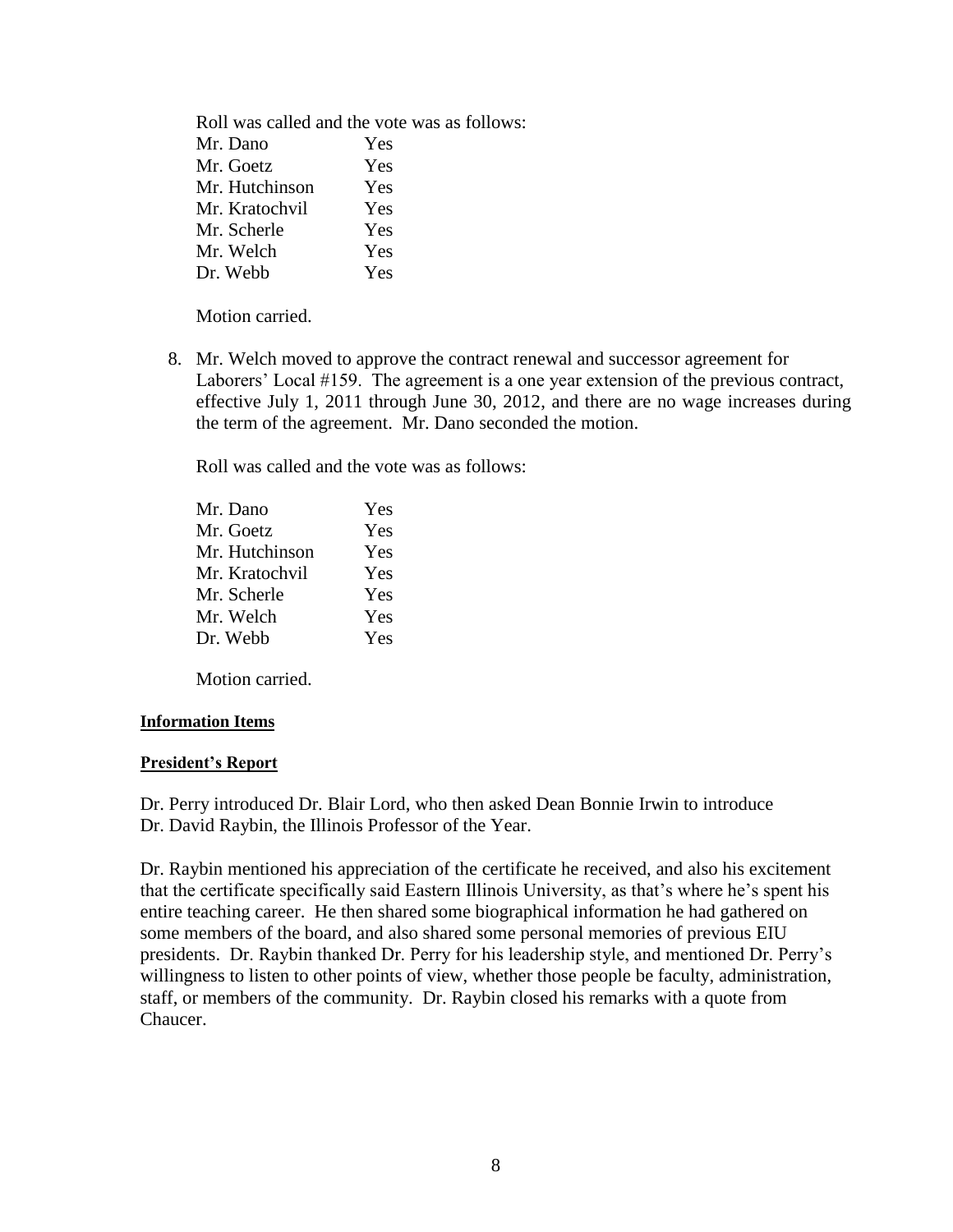## **Report from Board Chair**

### Action Items continued

9. Dr. Webb distributed a list of committee members, revised to include the newly appointed Trustees. The committee composition is:

Executive/Planning Committee – Dr. Robert Webb, Chair, Mr. Roger Kratochvil, Mr. Leo Welch, and Mr. Rene Hutchinson. Board Relations Committee – Mr. Roger Kratochvil, Chair, Mr. Rene Hutchinson, and Mr. William Dano. Finance/Audit Committee – Dr. Robert Webb, Chair, Mr. Joe Dively, and Mr. William Dano. Academic and Student Affairs Committee – Mr. Leo Welch, Chair, Mr. Kristopher Goetz, Mr. Rene Hutchinson, and Mr. Jarrod Scherle. Board Regulations Committee – Mr. Leo Welch.

Mr. Welch moved to accept the committee assignments; Mr. Goetz seconded the motion.

Roll was called and the vote was as follows:

| Mr. Dano       | Yes |
|----------------|-----|
| Mr. Goetz      | Yes |
| Mr. Hutchinson | Yes |
| Mr. Kratochvil | Yes |
| Mr. Scherle    | Yes |
| Mr. Welch      | Yes |
| Dr. Webb       | Yes |

Motion carried.

10. Dr. Webb appointed Mr. Paul McCann to serve on the Higher Education Travel Control Board as a representative of Eastern Illinois University's Board of Trustees.

Roll was called and the vote was as follows:

| Mr. Dano       | Yes |
|----------------|-----|
| Mr. Goetz      | Yes |
| Mr. Hutchinson | Yes |
| Mr. Kratochvil | Yes |
| Mr. Scherle    | Yes |
| Mr. Welch      | Yes |
| Dr. Webb       | Yes |

The Board approved the appointment.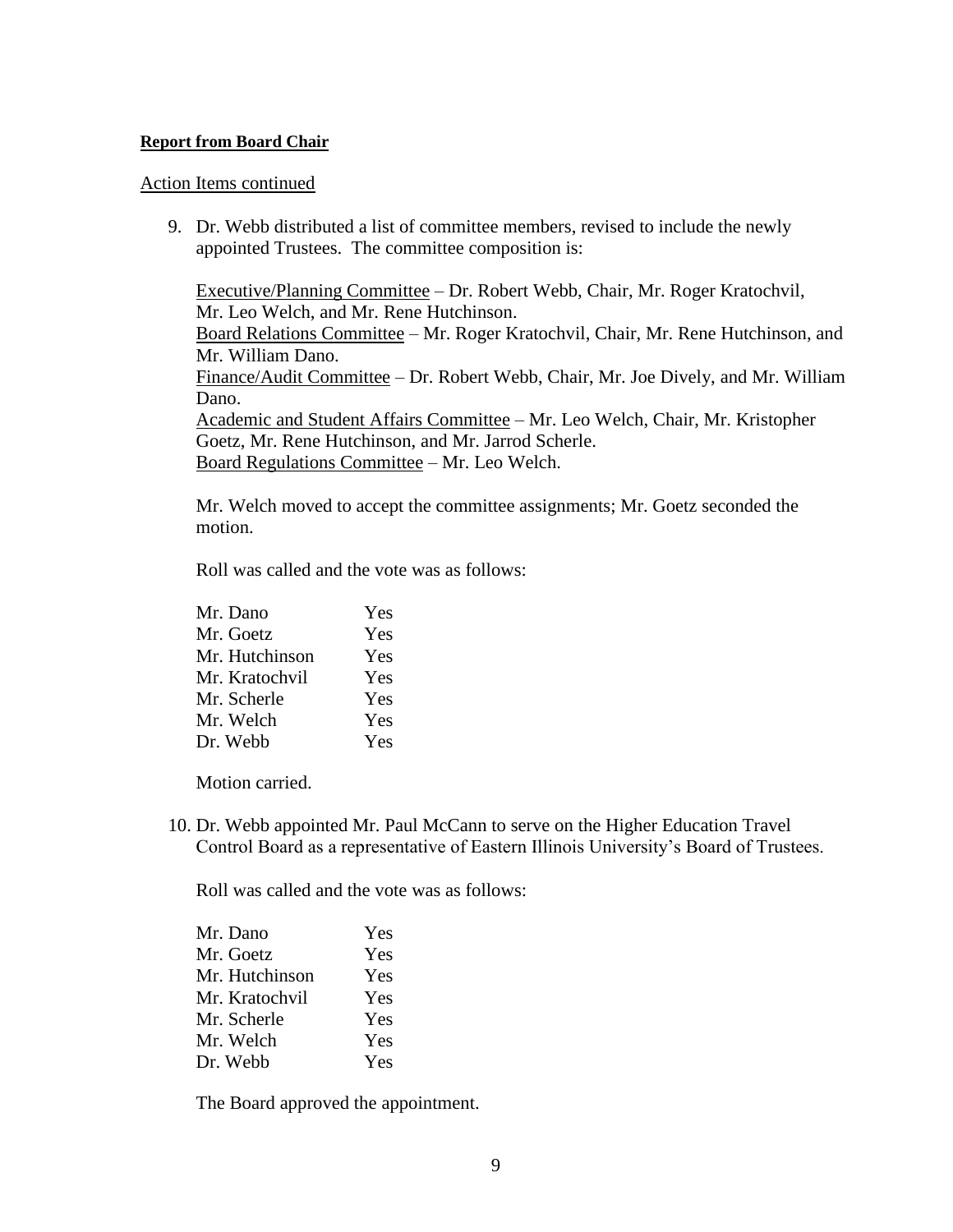## **Committee Reports**

Executive Committee – Dr. Webb reported that the committee was given an update on the current status of the Strategic Plan. He mentioned that the board members were asked to review the plan, and share their thoughts or questions with Dr. Weber. The final Strategic Plan will be on the agenda for the March board meeting, for official adoption by the board. The committee also discussed recruitment & admission of students.

Board Relations – Mr. Kratochvil reported that there were 14 alumni events in the past year. He also mentioned the Expect Greatness Campaign, which has achieved 97.6% of the \$50,000 goal.

Finance/Audit Committee – Dr. Webb reported that Paul McCann provided the committee with an overview of the university's investment policies. He also mentioned that although the state continues to be in arrears on its payments to the university, there should be no serious cash flow problems through the end of the current fiscal year.

Academic & Student Affairs Committee – Mr. Welch welcomed Trustee Goetz and Trustee Hutchinson to the committee. He reported that the committee discussed proposed housing rates, and received an update on the grade point average of student athletes in various sports. Distance education was also discussed, with the mention of a distance education committee which will utilize faculty to review Eastern's performance in distance education, and the development & future implementation of these types of courses.

Board Regulations – No report.

## **Reports from Constituencies**

Faculty Senate – Dr. Methven provided the new board members with a brief history of what the Faculty Senate is, and what it does. He also mentioned several topics the senate has discussed already this year, and other topics that will be discussed at future meetings. These topics include online education at EIU; online learning materials; the discontinuation of WebCT and potential replacements for it; recruiting, admitting, and enrolling students; and the Faculty Senate's participation in the Strategic Planning process.

## **Summary of Purchases \$100,000 - \$249,999**

| Vendor               | <b>Type of Purchase</b>  | <b>Bids</b> | Amount       |
|----------------------|--------------------------|-------------|--------------|
| Dell Marketing, L.P. | Sun/Oracle blade servers |             | \$129,867.75 |

\*No bidding required. Purchased through the MHEC contract

## **Financial Aid Programs Report**

Seventy-six percent of Eastern's student body received some type of financial assistance in